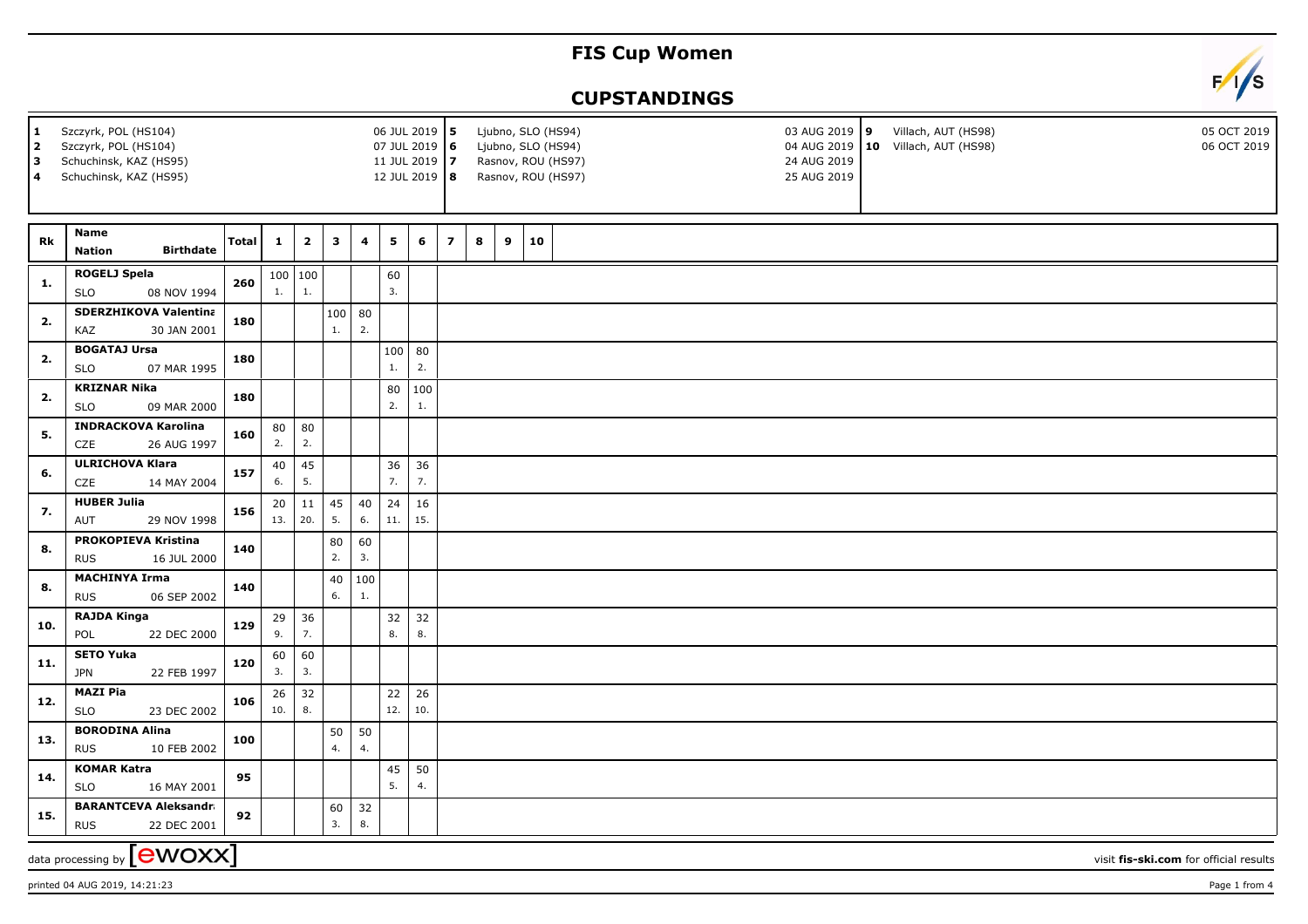| Rk  | Name                                                  |              | $\mathbf{1}$   | $\overline{2}$ | $\mathbf{3}$ | 4         | 5              | 6            | $\overline{\phantom{a}}$ | 8 | 9 | 10 |  |
|-----|-------------------------------------------------------|--------------|----------------|----------------|--------------|-----------|----------------|--------------|--------------------------|---|---|----|--|
|     | <b>Birthdate</b><br>Nation                            | <b>Total</b> |                |                |              |           |                |              |                          |   |   |    |  |
| 16. | <b>LOGAR Lara</b>                                     | 84           | 13 16          |                |              |           | 26             | 29           |                          |   |   |    |  |
|     | <b>SLO</b><br>12 MAR 2003                             |              | 18.            | 15.            |              |           | 10.            | 9.           |                          |   |   |    |  |
| 17. | <b>VOROS Virag</b>                                    | 80           |                |                |              |           | 40             | 40           |                          |   |   |    |  |
|     | 12 JUL 1999<br><b>HUN</b>                             |              |                |                |              |           | 6.             | 6.           |                          |   |   |    |  |
| 17. | <b>BRECL Jerneja</b><br><b>SLO</b><br>09 AUG 2001     | 80           |                |                |              |           | 20<br>13.      | 60<br>3.     |                          |   |   |    |  |
|     | <b>PARK Guylim</b>                                    |              |                |                | 36           | 36        | $\overline{4}$ | $\mathbf{1}$ |                          |   |   |    |  |
| 19. | 27 FEB 1999<br>KOR                                    | 77           |                |                | 7.           | 7.        | 27.            | 30.          |                          |   |   |    |  |
| 20. | SHISHKINA Veronika                                    |              |                |                | 29           | 45        |                |              |                          |   |   |    |  |
|     | 18 AUG 2003<br>KAZ                                    | 74           |                |                | 9.           | 5.        |                |              |                          |   |   |    |  |
| 20. | PTACKOVA Stepanka                                     | 74           | 50             | $\vert$ 24     |              |           |                |              |                          |   |   |    |  |
|     | 18 MAR 2002<br>CZE                                    |              | 4.             | 11.            |              |           |                |              |                          |   |   |    |  |
| 22. | <b>SZWAB Joanna</b>                                   | 70           | 45             | 10             |              |           | $\mathbf{1}$   | 14           |                          |   |   |    |  |
|     | POL<br>17 FEB 1997                                    |              | 5.             | 21.            |              |           | 30.            | 17.          |                          |   |   |    |  |
| 23. | <b>PURKER Claudia</b><br>15 JAN 1999<br>AUT           | 63           |                |                |              |           | 18<br>14.      | 45<br>5.     |                          |   |   |    |  |
|     | <b>NARITA Kaede</b>                                   |              |                |                | 32           | 29        |                |              |                          |   |   |    |  |
| 24. | 12 SEP 1995<br>JPN                                    | 61           |                |                | 8.           | 9.        |                |              |                          |   |   |    |  |
| 25. | MUEHLBACHER Julia                                     | 58           |                | $36 \mid 22$   |              |           |                |              |                          |   |   |    |  |
|     | 02 AUG 2004<br>AUT                                    |              | 7.             | 12.            |              |           |                |              |                          |   |   |    |  |
| 26. | <b>HANSEN Gyda Westvold</b>                           | 54           | $\overline{4}$ | 50             |              |           |                |              |                          |   |   |    |  |
|     | 20 APR 2002<br><b>NOR</b>                             |              | 27.            | 4.             |              |           |                |              |                          |   |   |    |  |
| 27. | PESATOVA Zdenka                                       | 51           | 22             | 29             |              |           |                |              |                          |   |   |    |  |
|     | CZE<br>18 JAN 1999                                    |              | 12.            | 9.             |              |           |                |              |                          |   |   |    |  |
| 28. | <b>LANCHO Arantxa</b><br><b>GER</b><br>23 FEB 2000    | 50           | 32<br>8.       | 18<br>14.      |              |           |                |              |                          |   |   |    |  |
|     | <b>MOKHOVA Elizaveta</b>                              |              |                |                | 24           | 26        |                |              |                          |   |   |    |  |
| 28. | <b>RUS</b><br>22 DEC 2003                             | 50           |                |                | 11.          | 10.       |                |              |                          |   |   |    |  |
| 28. | <b>VTIC Maja</b>                                      |              |                |                |              |           | 50             |              |                          |   |   |    |  |
|     | <b>SLO</b><br>27 JAN 1988                             | 50           |                |                |              |           | 4.             |              |                          |   |   |    |  |
| 31. | <b>KONDERLA Nicole</b>                                | 46           | $11 \mid 14$   |                |              |           | 11             | 10           |                          |   |   |    |  |
|     | 08 DEC 2001<br>POL                                    |              | 20.            | 17.            |              |           | 20.            | 21.          |                          |   |   |    |  |
| 31. | <b>HARALAMBIE Daniela</b>                             | 46           | 6              | 40             |              |           |                |              |                          |   |   |    |  |
|     | 14 AUG 1997<br>ROU                                    |              | 25.            | 6.             |              |           |                |              |                          |   |   |    |  |
| 33. | <b>PYLYPCHUK Tetyana</b><br><b>UKR</b><br>10 FEB 2004 | 44           |                |                | 22<br>12.    | 22<br>12. |                |              |                          |   |   |    |  |
| 33. | PISKUNOVA Kseniia                                     |              |                |                | 26           | 18        |                |              |                          |   |   |    |  |
|     | <b>RUS</b><br>25 AUG 2004                             | 44           |                |                | 10.          | 14.       |                |              |                          |   |   |    |  |

data processing by **CWOXX** visit **fis-ski.com** for official results

printed 04 AUG 2019, 14:21:23 Page 2 from 4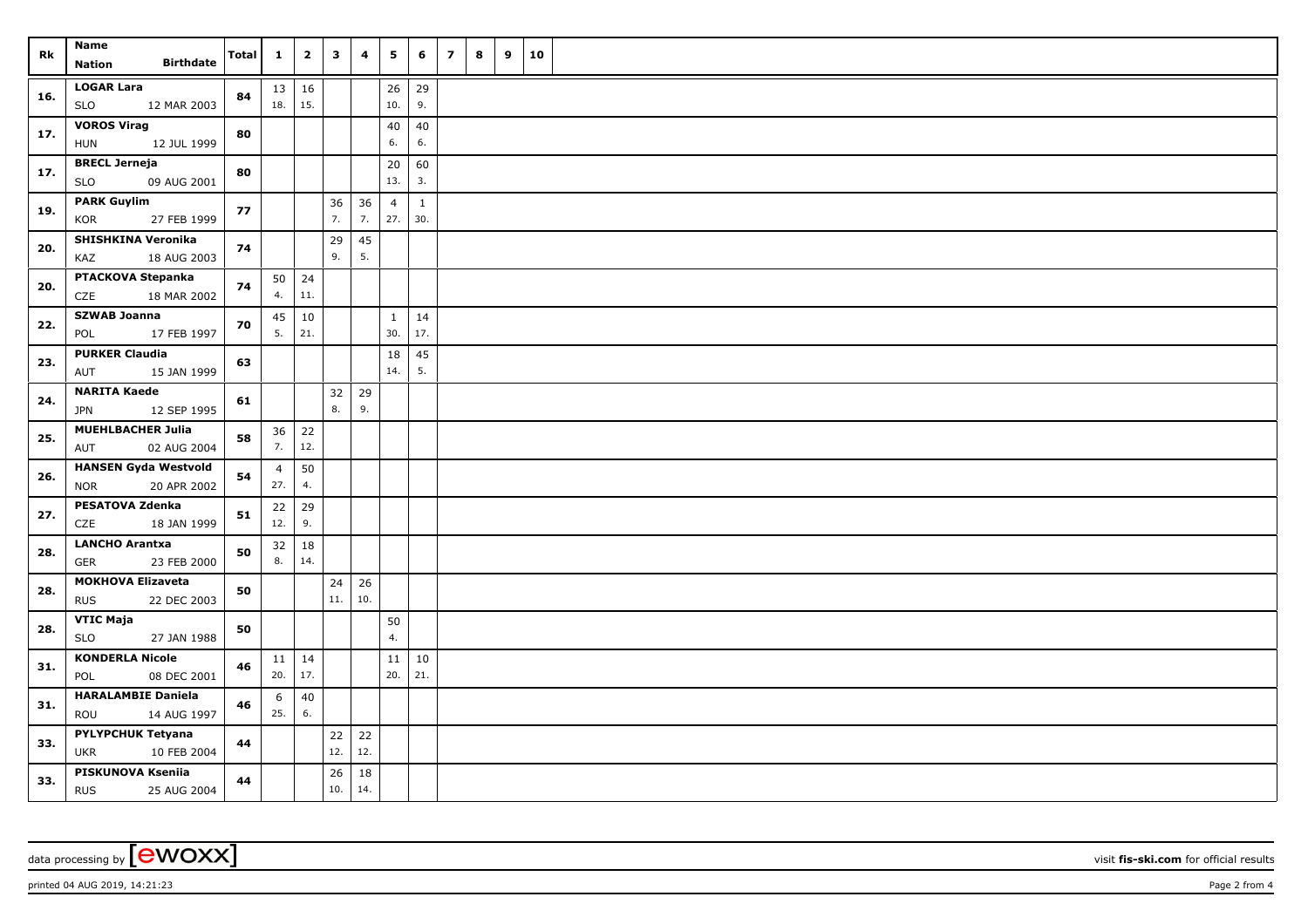| Rk  | Name                                            |              | $\mathbf{1}$              | $\overline{2}$  | $\mathbf{3}$ | 4   | 5                       | 6              | $\overline{z}$ | 8 | 9 | 10 |  |
|-----|-------------------------------------------------|--------------|---------------------------|-----------------|--------------|-----|-------------------------|----------------|----------------|---|---|----|--|
|     | <b>Birthdate</b><br><b>Nation</b>               | <b>Total</b> |                           |                 |              |     |                         |                |                |   |   |    |  |
| 35. | <b>LAUE Josephin</b>                            | 42           | $16 \mid 26$              |                 |              |     |                         |                |                |   |   |    |  |
|     | <b>GER</b><br>21 NOV 2001                       |              | 15.   10.                 |                 |              |     |                         |                |                |   |   |    |  |
| 35. | <b>TUKHTAEVA Alina</b>                          | 42           |                           |                 | 18           | 24  |                         |                |                |   |   |    |  |
|     | 15 AUG 2001<br>KAZ                              |              |                           |                 | 14.          | 11. |                         |                |                |   |   |    |  |
| 35. | <b>BODNARCHUK Natasha</b>                       | 42           |                           |                 |              |     | 29                      | 13             |                |   |   |    |  |
|     | 13 JUN 1998<br>CAN                              |              |                           |                 |              |     | 9.                      | 18.            |                |   |   |    |  |
| 38. | <b>SORSCHAG Sophie</b>                          | 40           |                           |                 |              |     | 16                      | 24             |                |   |   |    |  |
|     | 14 NOV 1998<br>AUT                              |              |                           |                 |              |     | 15.                     | 11.            |                |   |   |    |  |
| 38. | PEKHA Dayana                                    | 40           |                           |                 | 20           | 20  |                         |                |                |   |   |    |  |
|     | 06 APR 2001<br>KAZ                              |              |                           |                 | 13.          | 13. |                         |                |                |   |   |    |  |
| 40. | <b>TWARDOSZ Anna</b>                            | 39           | 12                        | 6               |              |     | 15                      | 6              |                |   |   |    |  |
|     | POL<br>12 APR 2001                              |              | 19.                       | 25.             |              |     | 16.                     | 25.            |                |   |   |    |  |
| 40. | <b>JAEKLE Anna</b>                              |              | 24                        | 15              |              |     |                         |                |                |   |   |    |  |
|     | <b>GER</b><br>10 MAY 2003                       |              | 11.   16.                 |                 |              |     |                         |                |                |   |   |    |  |
| 42. | <b>KUBOTA Machiko</b>                           | 37           |                           |                 |              |     | 15<br>16.               | 22<br>12.      |                |   |   |    |  |
|     | JPN<br>18 MAR 2003<br><b>KUEBLER Pia Lilian</b> |              |                           |                 |              |     |                         |                |                |   |   |    |  |
| 43. | <b>GER</b><br>08 OCT 2002                       | 34           | $14 \mid 20$<br>$17.$ 13. |                 |              |     |                         |                |                |   |   |    |  |
|     | <b>TUKHTAEVA Amina</b>                          |              |                           |                 | 16           | 16  |                         |                |                |   |   |    |  |
| 44. | KAZ<br>31 MAY 2004                              | 32           |                           |                 | 15.          | 15. |                         |                |                |   |   |    |  |
|     | <b>JENCOVA Veronika</b>                         |              | $18$ 13                   |                 |              |     |                         |                |                |   |   |    |  |
| 45. | CZE<br>24 MAR 2004                              | 31           | 14.                       | 18.             |              |     |                         |                |                |   |   |    |  |
|     | <b>REPINC ZUPANCIC Jerne</b>                    | 31           | 8                         | $5\phantom{.0}$ |              |     | 10                      | 8              |                |   |   |    |  |
| 45. | <b>SLO</b><br>27 OCT 2002                       |              | 23.   26.                 |                 |              |     | 21.                     | 23.            |                |   |   |    |  |
|     | <b>TOROPCHENOVA Diana</b>                       |              |                           |                 | 15           | 15  |                         |                |                |   |   |    |  |
| 47. | <b>RUS</b><br>09 AUG 2002                       | 30           |                           |                 | 16.          | 16. |                         |                |                |   |   |    |  |
| 48. | <b>GOEBEL Michelle</b>                          | 29           |                           |                 |              |     | 9                       | $20\,$         |                |   |   |    |  |
|     | 18 FEB 2004<br><b>GER</b>                       |              |                           |                 |              |     | 22.                     | 13.            |                |   |   |    |  |
| 49. | <b>VETRIH Nika</b>                              | 26           | $\overline{7}$            | 8               |              |     |                         | 11             |                |   |   |    |  |
|     | <b>SLO</b><br>17 DEC 2003                       |              | 24.                       | 23.             |              |     |                         | 20.            |                |   |   |    |  |
| 50. | <b>VERBIC Silva</b>                             | ${\bf 22}$   | 10                        | 12              |              |     |                         |                |                |   |   |    |  |
|     | <b>SLO</b><br>31 MAR 2002                       |              | 21.                       | 19.             |              |     |                         |                |                |   |   |    |  |
| 50. | <b>WIEGELE Hannah</b>                           | 22           | 9                         | 9               |              |     |                         | $\overline{4}$ |                |   |   |    |  |
|     | 22 SEP 2001<br>AUT                              |              | 22.                       | 22.             |              |     |                         | 27.            |                |   |   |    |  |
| 50. | <b>MOHARITSCH Vanessa</b>                       | 22           | 15                        | $\overline{7}$  |              |     |                         |                |                |   |   |    |  |
|     | AUT<br>16 OCT 2002                              |              | 16.   24.                 |                 |              |     |                         |                |                |   |   |    |  |
| 53. | <b>JEREB Ana</b>                                | 21           |                           |                 |              |     | $\overline{\mathbf{3}}$ | 18             |                |   |   |    |  |
|     | SLO<br>17 APR 2004                              |              |                           |                 |              |     | 28.                     | 14.            |                |   |   |    |  |

data processing by **CWOXX** wisit **fis-ski.com** for official results